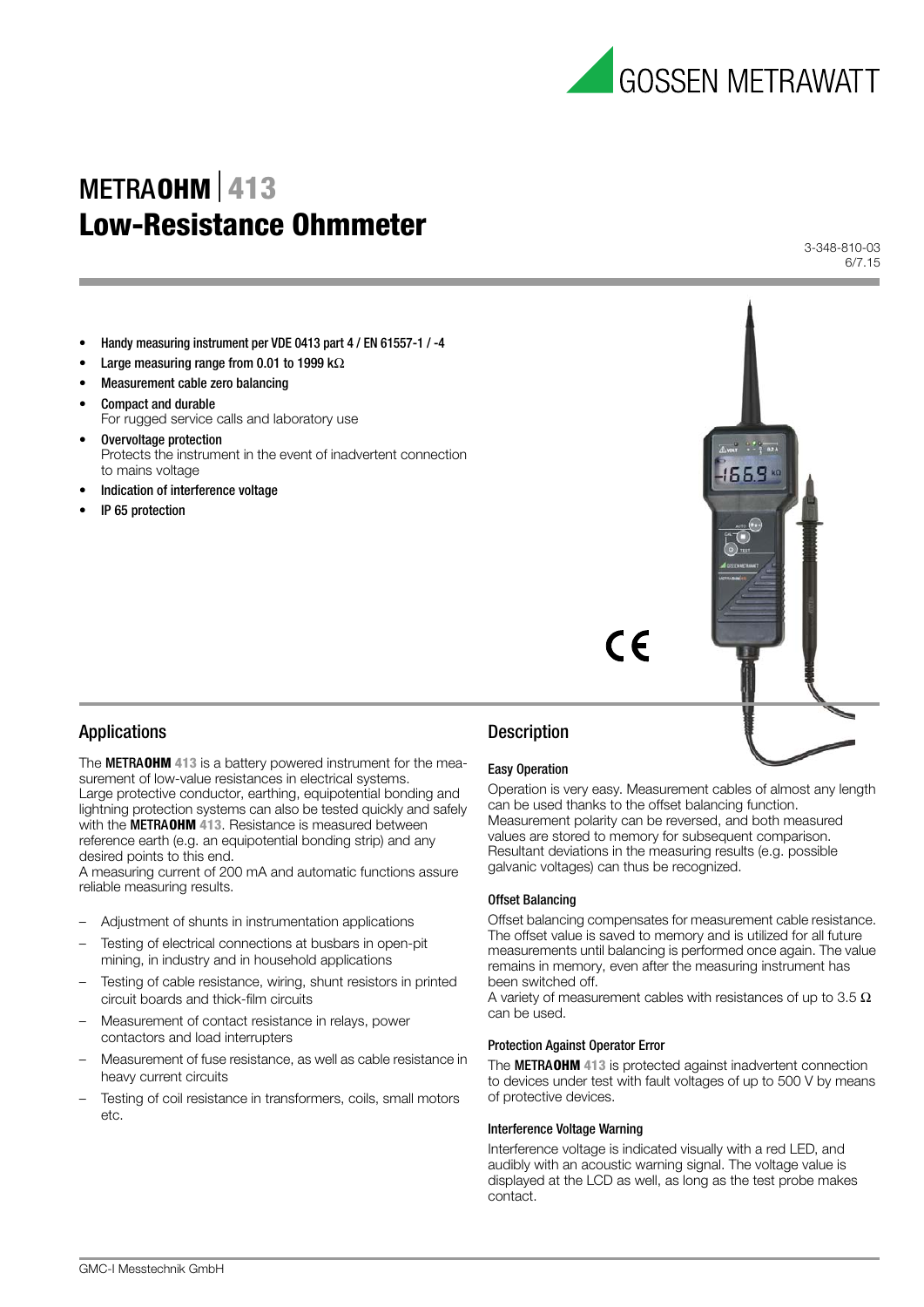## Applicable Regulations and Standards

| IEC 61010-1                                 | Safety requirements for electrical equipment                                                                             |
|---------------------------------------------|--------------------------------------------------------------------------------------------------------------------------|
| DIN EN 61010-1                              | for measurement, control and laboratory use                                                                              |
| <b>VDE 0411 Part 1</b>                      | Part 1: General requirements                                                                                             |
| EN 61557-1 / -4 /<br><b>VDE 0413 Part 4</b> | Ohmmeters                                                                                                                |
| EN 60529                                    | Test instruments and test procedures                                                                                     |
| <b>VDE 0470-1</b>                           | Protection provided by enclosures (IP code)                                                                              |
| DIN EN 61326-1<br>VDE 0843-20-1             | Electrical equipment for measurement, control and<br>laboratory use - EMC requirements -<br>Part 1: General requirements |

Measuring ranges  $10 Ω$  (Lo- $Ω$ ) Auflösung: 0,01  $Ω$ <br> $100, 2000 Ω$  Auflösung: 0,1 ... 1

further ranges:

Accuracy  $\pm (1.5\% \text{ rdg.} + 4 \text{ digits}) \text{ at } 20 \degree \text{C}$ Measuring current 10  $\Omega$  (Lo- $\Omega$ )-range: 200 mA

 $A$ uflösung: 0,1 ... 1 Ω

20, 200, 2000 kΩ Auflösung: 0,01 ... 1 kΩ

100  $\Omega$ -Bereich: 20 mA<br>further ranges: 1 μA ... 20 mA

# Electrical Safety

| Safety class     |  |
|------------------|--|
| Test voltage     |  |
| Measuring catego |  |
| Overvoltage      |  |
| protection       |  |

II per IEC 61010-1  $3.2$  kV My CAT II 600 V, CAT III 300 V

> reversible by means of semiconductor at nominal voltages of up to 400 V, from 400 to 500 V with special fuse (can only be replaced at the factory)

## Electromagnetic Compatibility (EMC)

Interference emission EN 61326-1:2006 class B interference immunity EN 61326-1:2006

## Mechanical Design

Housing impact resistant ABS with unbreakable display cover Protection housing: IP 65 Dimensions 60 x 230 x 40 mm Weight 180 g (including battery)

# **Display**

Characteristic Values

Open-circuit voltage  $> 4$  V

| Digital display     | LCD, 10 mm high, 3½ places,<br>with background illumination                                                                                                                                                                                                                                                                         |
|---------------------|-------------------------------------------------------------------------------------------------------------------------------------------------------------------------------------------------------------------------------------------------------------------------------------------------------------------------------------|
| Overflow indication | by <b>DL</b>                                                                                                                                                                                                                                                                                                                        |
| Battery status      | indicated by 2 segments on the LCD                                                                                                                                                                                                                                                                                                  |
| External voltage    |                                                                                                                                                                                                                                                                                                                                     |
| display             | for voltages as from approx. 15 V:<br>Alternately, red LED <b>VOLT</b> blinks and<br>symbol $- U$ – appears on the LCD.<br>Numerical display of voltage level, in the<br>case of AC voltage, symbol $\sim$ for AC is<br>additionally shown.<br>Between 15 V and 400 V an intermittent<br>acoustic signal sounds as a warning signal |

# Ambient Conditions

| Reference temp.                    | 20 °C            |
|------------------------------------|------------------|
| Storage temperature -10 °C  +70 °C |                  |
| Operating temp.                    | $-10$ °C  +50 °C |

# Power Supply

Battery 9 volt block battery per IEC 6 LR 61 AlMn, automatic shutdown after 20 seconds of inactivity

#### Battery Saving Circuit

The measuring instrument is switched off automatically if none of the keys are activated for a period of approximately 20 seconds.

## Standard Equipment

- 1 METRA**OHM 413** low-resistance ohmmeter
- 1 plug-in measuring cable
- 1 9 volt block battery per IEC 6 LR61
- 1 operating instructions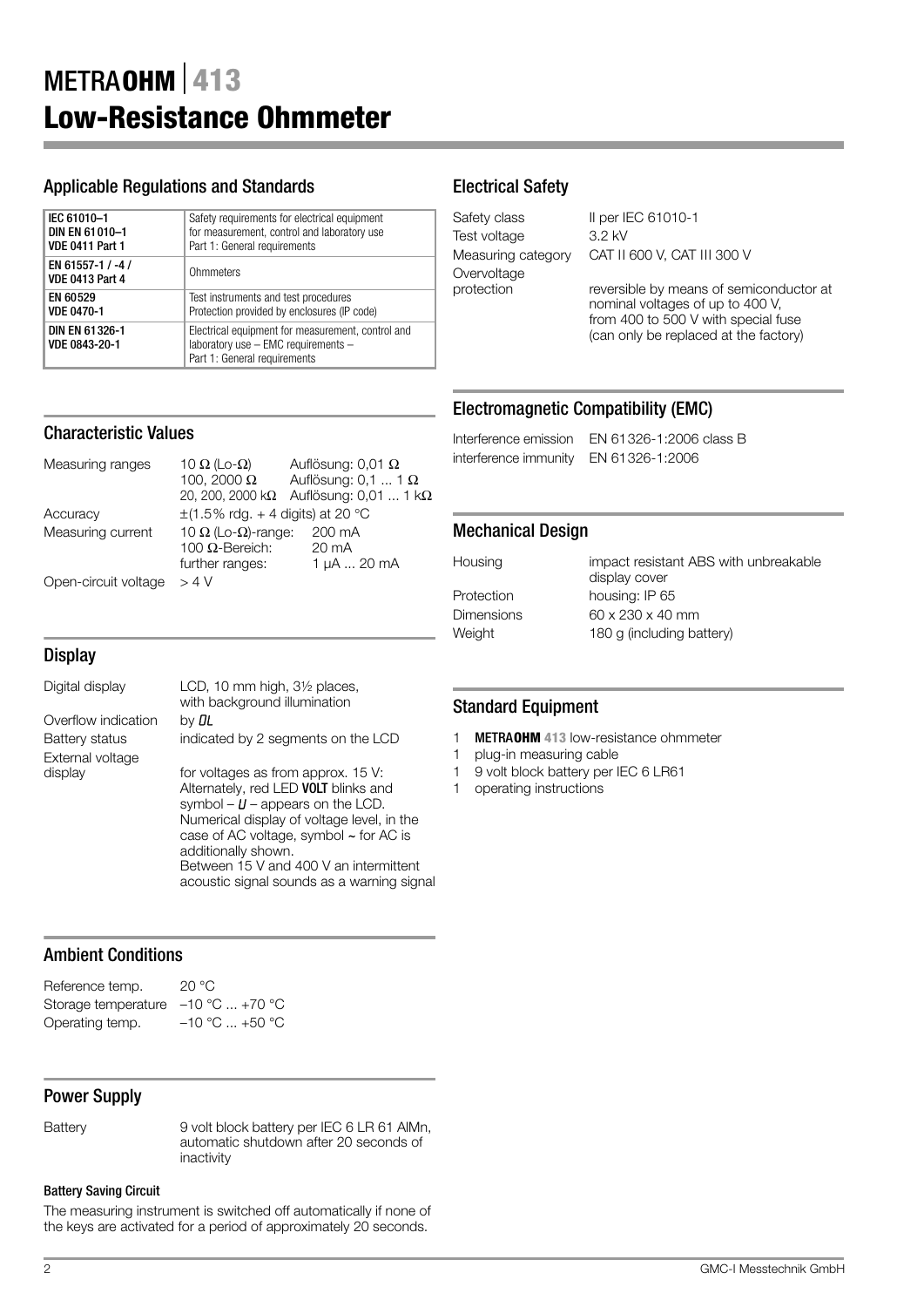# Accessories

TR25 Reel with Measurement Cable

Reel with 25 m measurement cable. Cable ends are equipped with banana plugs.



# Order Information

| <b>Designation</b>               | Type         | <b>Article Number</b> |
|----------------------------------|--------------|-----------------------|
| Low-Resistance Ohmmeter          | METRAOHM 413 | M630A                 |
| Reel with 25 m Measurement Cable | TR25         | GTZ3303000R0001       |
| Drum with 50 m Measurement Cable | TR50         | GTY1040014F34         |

For additional information on accessories, please refer to:

- the relevant datasheet or our "Measuring Instruments and Testers" catalog
- our website www.gossenmetrawatt.com

### TR50 Drum with Measurement Cable

50 m measurement cable coiled onto a plastic drum. Connection to the inside end of the cable is made possible with a socket integrated into the drum. The other end is equipped with a banana plug. The drum axle with handle can be removed for space saving storage.